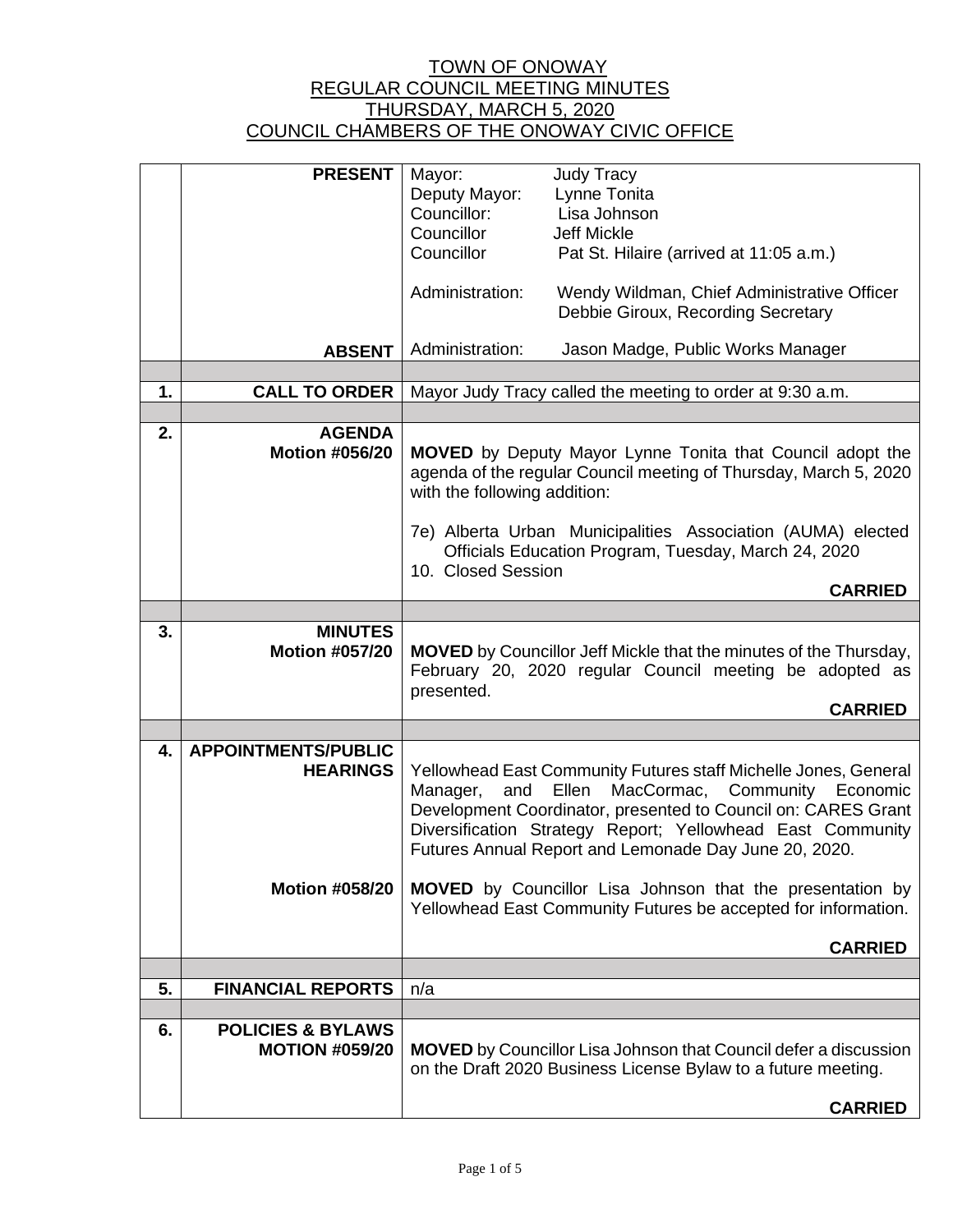| 7.                                                                                     | <b>ACTION ITEMS</b><br><b>Motion #060/20</b> | <b>MOVED</b> by Councillor Lisa Johnson that Council accept the<br>discussion on coronavirus preparation for information, and that<br>coronavirus preparation be an action item on Council agendas for<br>the foreseeable future.<br><b>CARRIED</b>                                           |  |
|----------------------------------------------------------------------------------------|----------------------------------------------|-----------------------------------------------------------------------------------------------------------------------------------------------------------------------------------------------------------------------------------------------------------------------------------------------|--|
|                                                                                        | <b>Motion #061/20</b>                        | <b>MOVED</b> by Councillor Jeff Mickle that two members of Council be<br>authorized to attend the State of the Region Address being hosted<br>by the Greater Parkland Regional Chamber of Commerce in Stony<br>Plain on Thursday, March 12, 2020 at a cost of \$75.00 per person.             |  |
|                                                                                        |                                              | <b>CARRIED</b>                                                                                                                                                                                                                                                                                |  |
|                                                                                        |                                              | Councillor Pat St. Hilaire arrived at the meeting at 11:05 a.m.                                                                                                                                                                                                                               |  |
|                                                                                        | <b>Motion #062/20</b>                        | <b>MOVED</b> by Councillor Lisa Johnson that Administration register the<br>Town to participate in Pitch-in-Canada Week, declare the week of<br>April 19-26, 2020 as Pitch-in-Canada Week and to reach out to our<br>local community groups to request their participation.<br><b>CARRIED</b> |  |
|                                                                                        | <b>Motion #063/20</b>                        | MOVED by Deputy Mayor Lynne Tonita that the information<br>regarding the AUMA Elected Officials Education Program being<br>held on March 24, 2020, be accepted for information.<br><b>CARRIED</b>                                                                                             |  |
|                                                                                        |                                              |                                                                                                                                                                                                                                                                                               |  |
| <b>COUNCIL, COMMITTEE</b><br>8.<br><b>&amp; STAFF REPORTS</b><br><b>Motion #064/20</b> |                                              | <b>MOVED</b> by Councillor Jeff Mickle that the Highway 43 East Solid<br>Waste Commission representative from Council be Councillor St.<br>Hilaire and that Councillor Mickle be appointed as the alternate.                                                                                  |  |
|                                                                                        |                                              | <b>CARRIED</b>                                                                                                                                                                                                                                                                                |  |
|                                                                                        | <b>Motion #065/20</b>                        | <b>MOVED</b> by Councillor Jeff Mickle that the verbal Council reports<br>and the written and verbal reports from the Chief Administrative<br>Officer be accepted for information as presented.                                                                                               |  |
|                                                                                        |                                              | <b>CARRIED</b>                                                                                                                                                                                                                                                                                |  |
|                                                                                        |                                              |                                                                                                                                                                                                                                                                                               |  |
|                                                                                        |                                              |                                                                                                                                                                                                                                                                                               |  |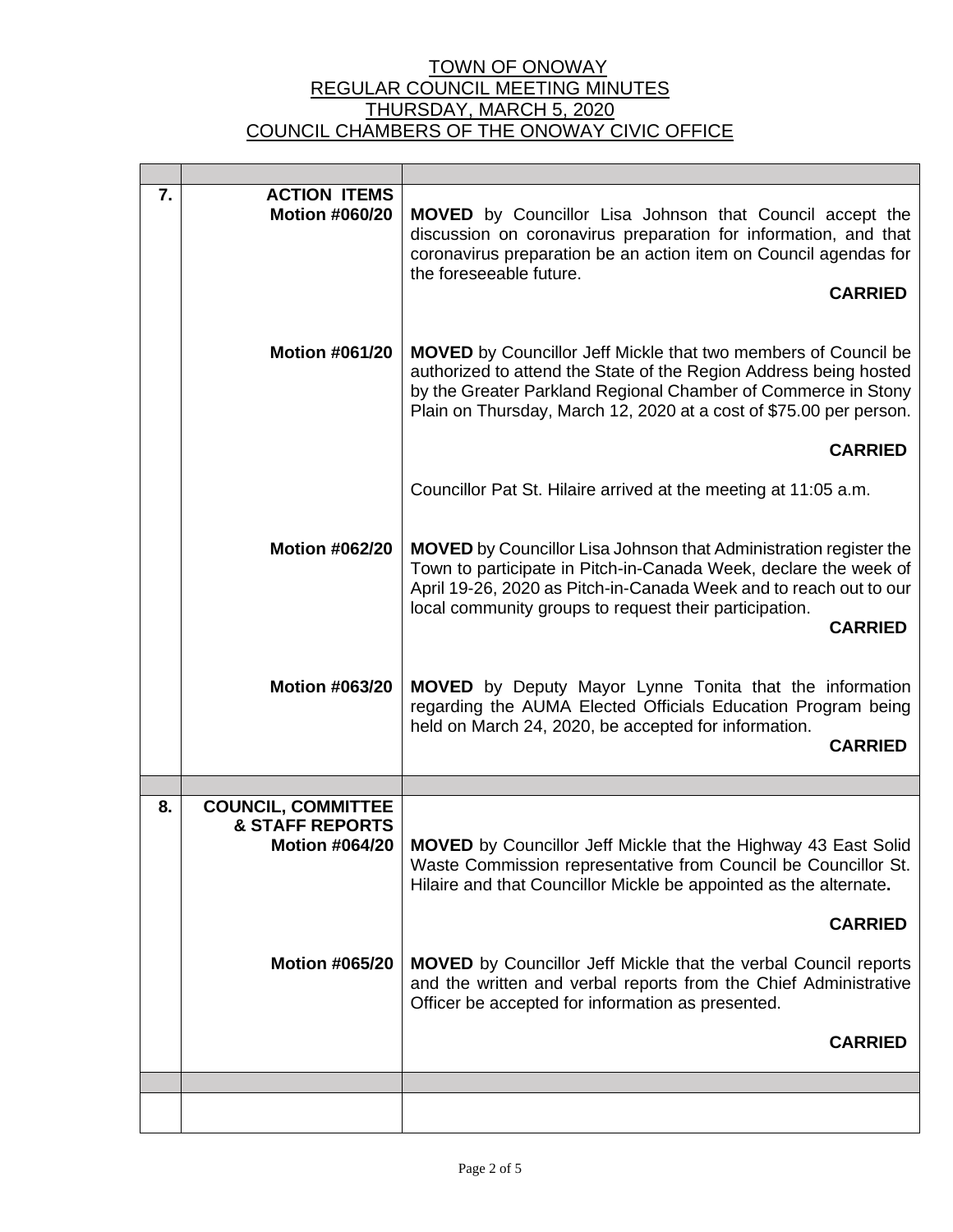| 9.  | <b>INFORMATION ITEMS</b>                       |                                                                                                                                                                                                                                                                                           |  |  |  |
|-----|------------------------------------------------|-------------------------------------------------------------------------------------------------------------------------------------------------------------------------------------------------------------------------------------------------------------------------------------------|--|--|--|
|     | <b>Motion #066/20</b>                          | <b>MOVED</b> by Councillor Lisa Johnson that Council accept the<br>following items for information as presented:                                                                                                                                                                          |  |  |  |
|     |                                                |                                                                                                                                                                                                                                                                                           |  |  |  |
|     |                                                | a) Town of Onoway Development Permit<br>20DP02-24-<br>renovation of the existing commercial building and use of the                                                                                                                                                                       |  |  |  |
|     |                                                | Onoway Medical Clinic at 4927 Lac Ste. Anne Trail South<br>Town of Onoway Development Permit<br>20DP03/24-<br>b)                                                                                                                                                                          |  |  |  |
|     |                                                | construction of an accessory building with a floor area of 187.3<br>sq. m at 4708 Lac Ste. Anne Trail North                                                                                                                                                                               |  |  |  |
|     |                                                | 2020 Canada Day Family Celebration in Onoway - February<br>C)<br>7, 2020 letter from David R. Burton, Canadian Heritage<br>advising of a grant for \$700.00 being awarded for Onoway's                                                                                                    |  |  |  |
|     |                                                | Canada Day celebrations                                                                                                                                                                                                                                                                   |  |  |  |
|     |                                                | FortisAlberta 2020 Approved Rates Letter - February 12, 2020<br>d)<br>2020 letter from Dave Hunka, Manager, providing their<br>approved distribution rates                                                                                                                                |  |  |  |
|     |                                                | Lac Ste. Anne County - February 21, 2020 letter from Mike<br>e)                                                                                                                                                                                                                           |  |  |  |
|     |                                                | Primeau, County Manager providing formal notice that they<br>have decided to terminate the Memorandum of Agreement<br>with the Town for Assessment Review Board Services after<br>the 2019 Assessment year appeal period                                                                  |  |  |  |
|     |                                                | Alberta Municipal Affairs - February 27, 2020 letter from<br>$f$ )<br>Honourable Kaycee Madu, Minister, providing details about<br>Budget 2020 and the impact on municipalities: MSI; Local                                                                                               |  |  |  |
|     |                                                | Government Fiscal Framework beginning in 2022; Grants In<br>Place of Taxes; Fire Training grants elimination; Alberta Fire<br>Responder Radio Communications System (AFFRRCS)<br>transfer to AEMA                                                                                         |  |  |  |
|     |                                                | Alberta Urban Municipalities Association (AUMA)-February 28<br>g)<br>2020 email from Barry Morishita, President, attaching their<br>preliminary analysis of Budget 2020                                                                                                                   |  |  |  |
|     |                                                | <b>CARRIED</b>                                                                                                                                                                                                                                                                            |  |  |  |
|     |                                                |                                                                                                                                                                                                                                                                                           |  |  |  |
| 10. | <b>CLOSED SESSION</b><br><b>Motion #067/20</b> | <b>MOVED</b> by Deputy Mayor Lynne Tonita that, pursuant to Section<br>197(2) of the Municipal Government Act and Section 17 of the<br>Freedom of Information and Protection of Privacy Act (FOIP),<br>Council move into a Closed Session at 12:25 p.m. to discuss the<br>following item: |  |  |  |
|     |                                                | 1. "Disclosure Harmful to Personal Privacy"<br><b>CARRIED</b>                                                                                                                                                                                                                             |  |  |  |
|     |                                                | Council recessed from 12:25 p.m. to 12:30 p.m.                                                                                                                                                                                                                                            |  |  |  |
|     |                                                |                                                                                                                                                                                                                                                                                           |  |  |  |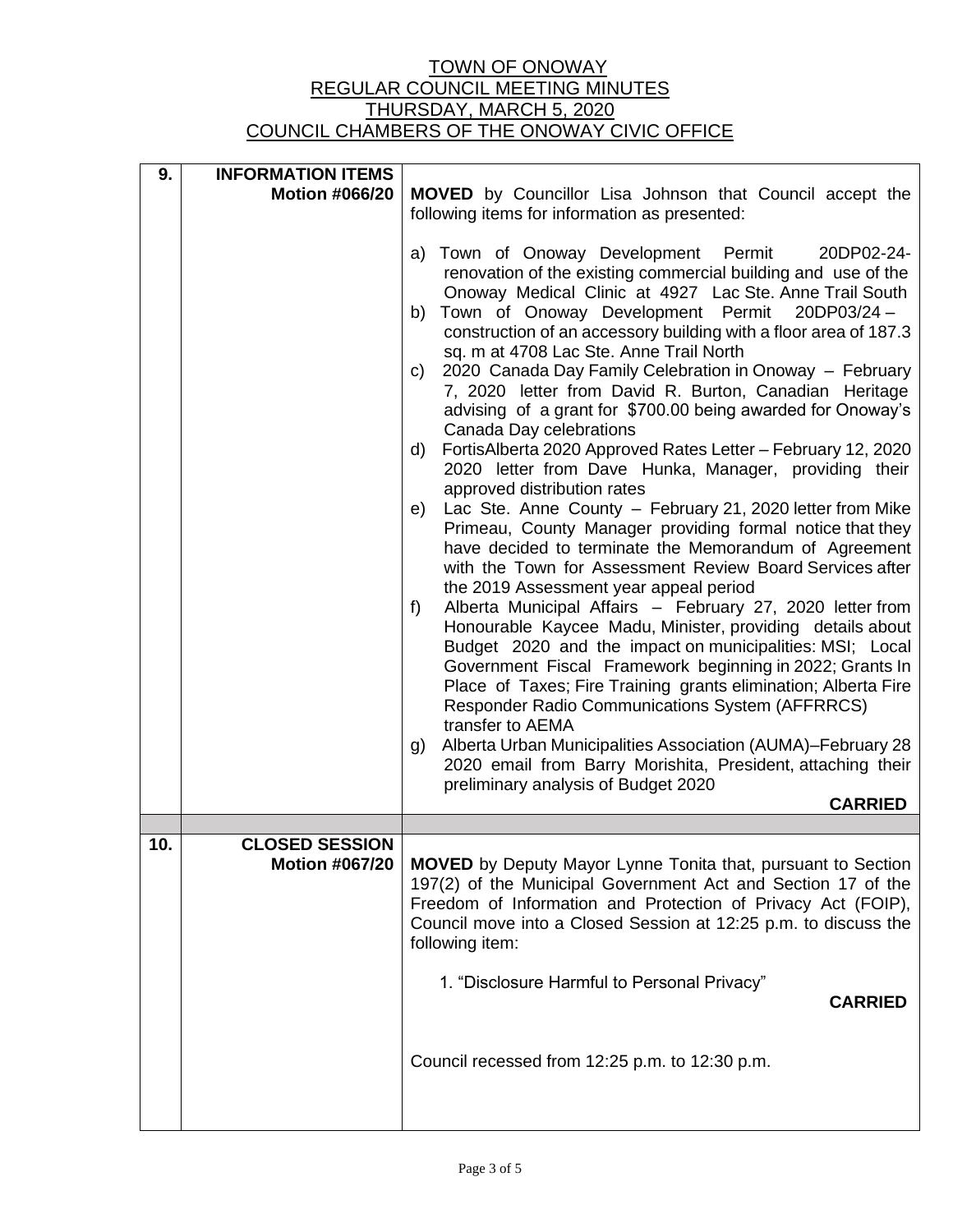|     |                        | <b>CLOSED SESSION:</b>                                                                                                                                                                                                                                                                                                                     |                                                              |             |
|-----|------------------------|--------------------------------------------------------------------------------------------------------------------------------------------------------------------------------------------------------------------------------------------------------------------------------------------------------------------------------------------|--------------------------------------------------------------|-------------|
|     |                        | The following individuals were present for the Closed Session:<br>Mayor Judy Tracy<br>Deputy Mayor Lynne Tonita<br><b>Councillor Lisa Johnson</b>                                                                                                                                                                                          |                                                              |             |
|     |                        | <b>Councillor Jeff Mickle</b><br><b>Councillor Pat St. Hilaire</b>                                                                                                                                                                                                                                                                         |                                                              |             |
|     |                        | Chief Administrative Officer Wendy Wildman<br><b>Recording Secretary Debbie Giroux</b>                                                                                                                                                                                                                                                     |                                                              |             |
|     | <b>Motion #068/20</b>  | <b>MOVED</b> by Deputy Mayor Lynne Tonita that Council move out of<br>Closed Session at 12:40 p.m.                                                                                                                                                                                                                                         |                                                              |             |
|     |                        | <b>CARRIED</b>                                                                                                                                                                                                                                                                                                                             |                                                              |             |
|     |                        | Council recessed from 12:40 p.m. to 12:45 p.m.<br>The meeting reconvened at 12:45 p.m.                                                                                                                                                                                                                                                     |                                                              |             |
|     | <b>Motion #069/20</b>  | <b>MOVED</b> by Councillor Jeff Mickle that the Town proceed with the<br>purchase of a 15 foot property strip along the north boundary of Lot<br>1 Block 5 Plan 6288BZ at a purchase price of \$12,000.00, and the<br>Town will pay associated subdivision and registration costs, along<br>with the Town's legal costs.<br><b>CARRIED</b> |                                                              |             |
|     |                        |                                                                                                                                                                                                                                                                                                                                            |                                                              |             |
|     |                        | Council recessed for lunch from 12:40 p.m. to 1:30 p.m.                                                                                                                                                                                                                                                                                    |                                                              |             |
| 7.  | <b>ACTION ITEMS</b>    |                                                                                                                                                                                                                                                                                                                                            |                                                              |             |
|     | <b>Motion #070/20</b>  | <b>MOVED</b> by Deputy Mayor Lynne Tonita that Council accept the<br>review and discussion regarding the draft operating and capital<br>budgets for information and that another draft budget be brought to<br>a future Council meeting.                                                                                                   |                                                              |             |
|     |                        | <b>CARRIED</b>                                                                                                                                                                                                                                                                                                                             |                                                              |             |
|     |                        |                                                                                                                                                                                                                                                                                                                                            |                                                              |             |
| 11. | <b>ADJOURNMENT</b>     |                                                                                                                                                                                                                                                                                                                                            | As all matters on the agenda have been addressed, Mayor Judy |             |
|     |                        | Tracy declared the meeting adjourned at 3:15 p.m.                                                                                                                                                                                                                                                                                          |                                                              |             |
| 12. | <b>UPCOMING EVENTS</b> | March 19, 2020                                                                                                                                                                                                                                                                                                                             | <b>Regular Council Meeting</b>                               | $9:30$ a.m. |
|     |                        | April 2, 2020                                                                                                                                                                                                                                                                                                                              | <b>Regular Council Meeting</b>                               | $9:30$ a.m. |
|     |                        | April 16, 2020                                                                                                                                                                                                                                                                                                                             | <b>Regular Council Meeting</b>                               | $9:30$ a.m. |
|     |                        | May 7, 2020                                                                                                                                                                                                                                                                                                                                | <b>Regular Council Meeting</b>                               | $9:30$ a.m. |
|     |                        | May 21, 2020                                                                                                                                                                                                                                                                                                                               | <b>Regular Council Meeting</b>                               | $9:30$ a.m. |